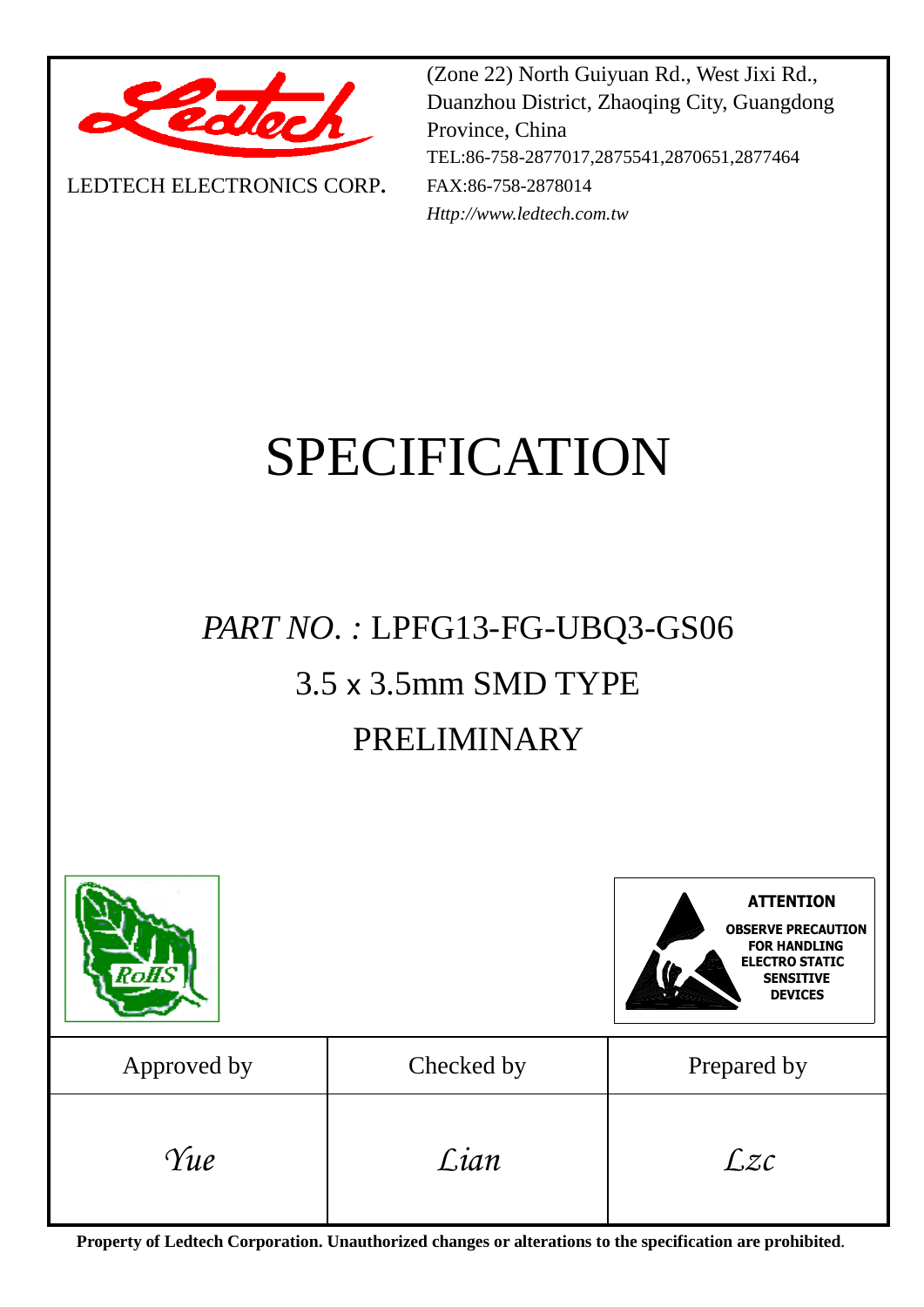







**Side View** 



**Notes:**

- 1. All dimensions are in mm.
- 2. The specifications, characteristics and technical data described in the datasheet are subject to change without notice.
- 3. Tolerance is ±0.25mm unless otherwise noted.

#### **Description**

| Part No.            | LED Chip     |                       |                    |
|---------------------|--------------|-----------------------|--------------------|
|                     | Material     | <b>Emitting Color</b> | Lens Color         |
| LPFG13-FG-UBQ3-GS06 | AlGaInP/GaAs | <b>RED</b>            | <b>Water Clear</b> |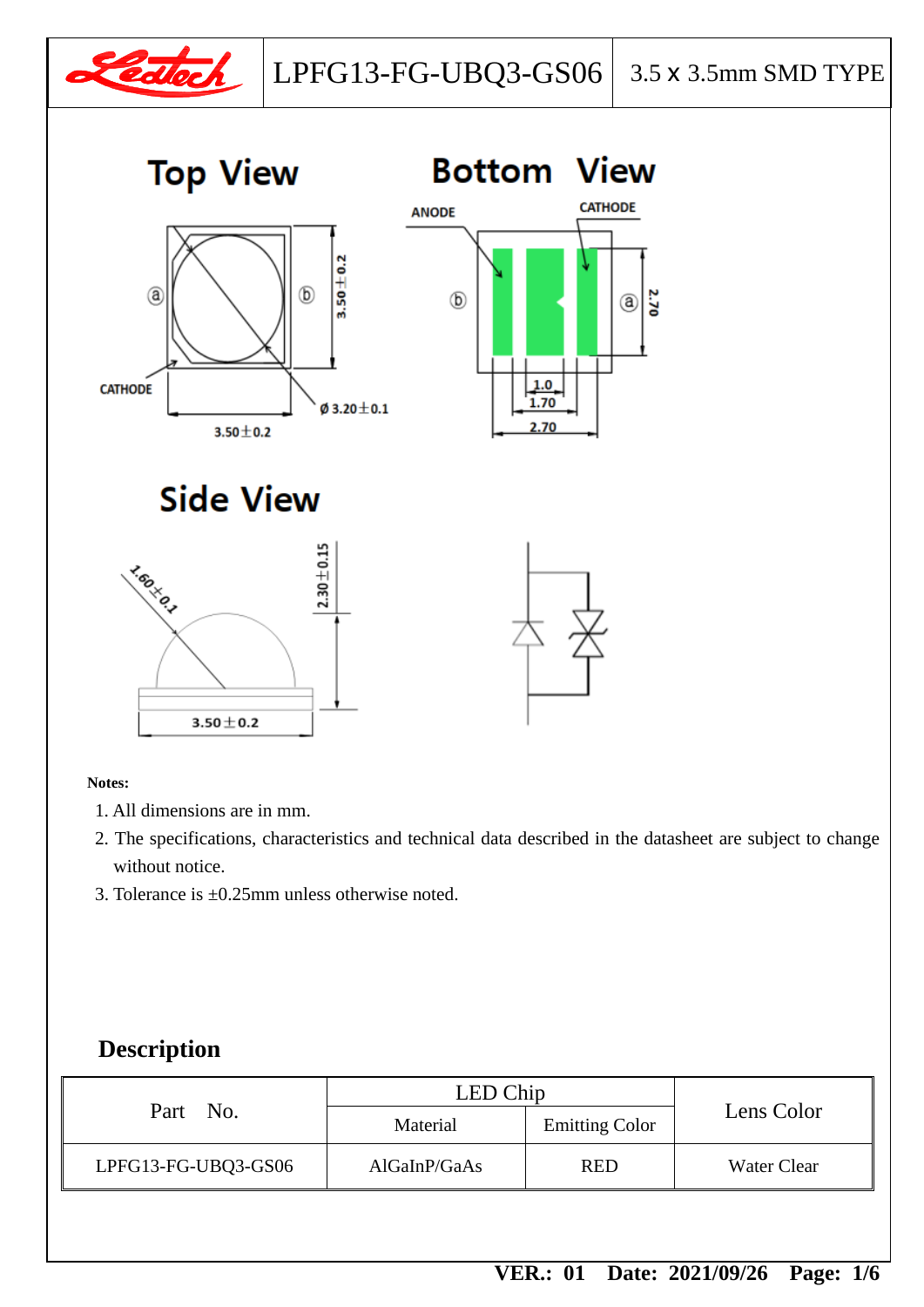

## **Absolute Maximum Ratings at Ta=25** ℃

| Parameter                                          | Symbol      | Rating         | Unit                 |
|----------------------------------------------------|-------------|----------------|----------------------|
| <b>Reverse Voltage</b>                             | <b>VR</b>   | 5              | V                    |
| D.C. Forward Current                               | <b>If</b>   | 350            | mA                   |
| Peak Current(1/10Duty Cycle,0.1ms Pulse<br>Width.) | If $(Peak)$ | 700            | mA                   |
| <b>LED Junction Temperature</b>                    | TJ          | 125            | $\mathrm{C}^{\circ}$ |
| <b>Storage Temperature Range</b>                   | Tstg.       | $-10$ to $+85$ | $\int_{0}^{\infty}$  |
| <b>Electric Static Discharge</b>                   | <b>ESD</b>  | 2000(HBM)      | $\bf V$              |

### **Electrical and Optical Characteristics:**

| Parameter              | Symbol         | Condition    | Min. | Typ. | Max. | Unit |
|------------------------|----------------|--------------|------|------|------|------|
| <b>Radiant Power</b>   |                | If= $350mA$  |      | 510  |      | mW   |
| <b>Forward Voltage</b> | Vf             | If= $350mA$  |      | 1.96 |      | V    |
| Dominant Wavelength    | $\lambda$ d    | If= $350mA$  | 646  | 657  | 667  | nm   |
| Thermal resistance     | $R \Theta J-B$ | $IF = 350mA$ |      | 3    |      | k/W  |
| <b>Viewing Angle</b>   | $2 \theta 1/2$ | If= $350mA$  |      | 125  |      | deg  |

Notes:1. Tolerance of Luminous Intensity is ±10%

2. Tolerance of Forward Voltage is ±0.05V

3. Tolerance of Dominant Wavelength is ±2nm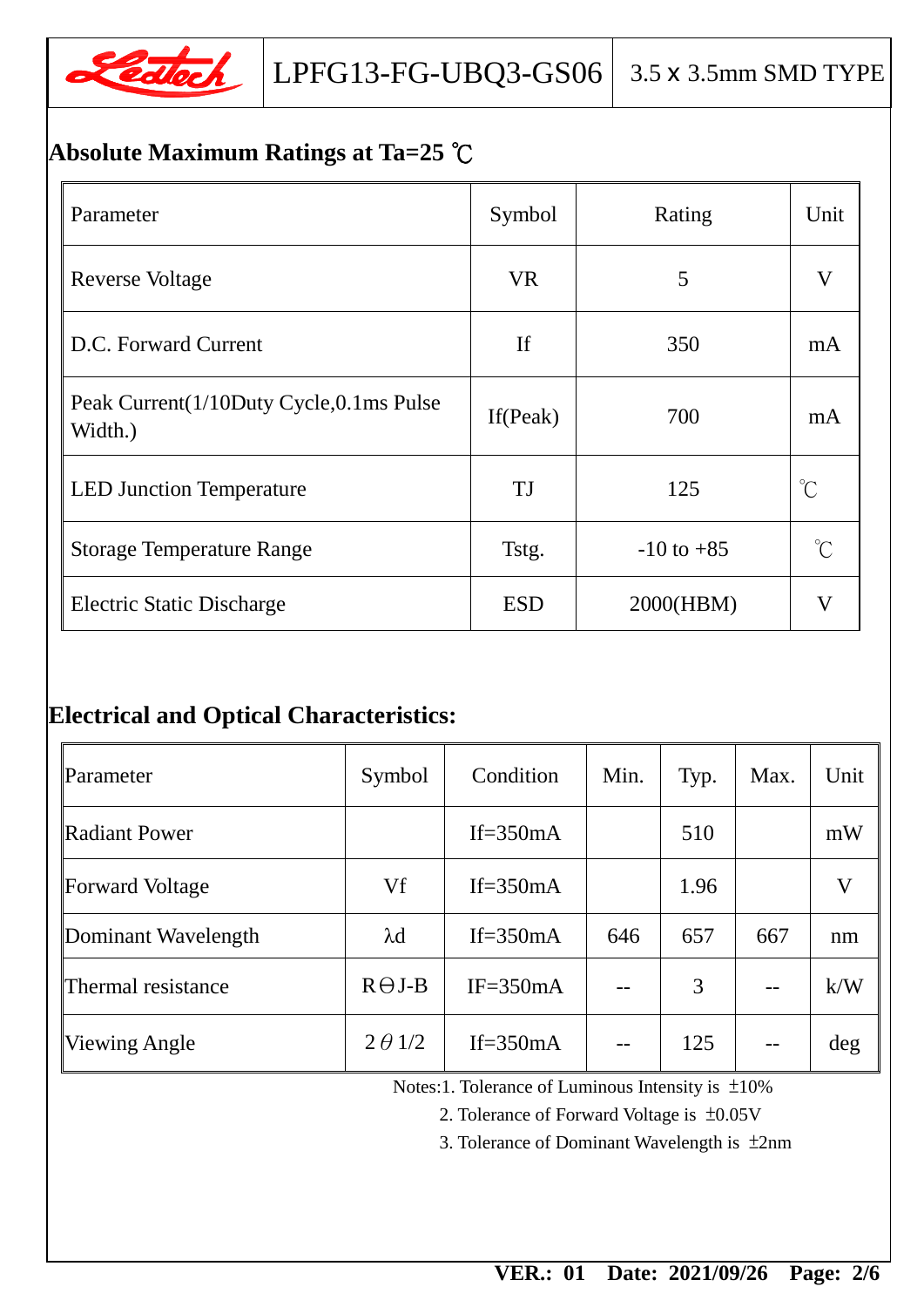

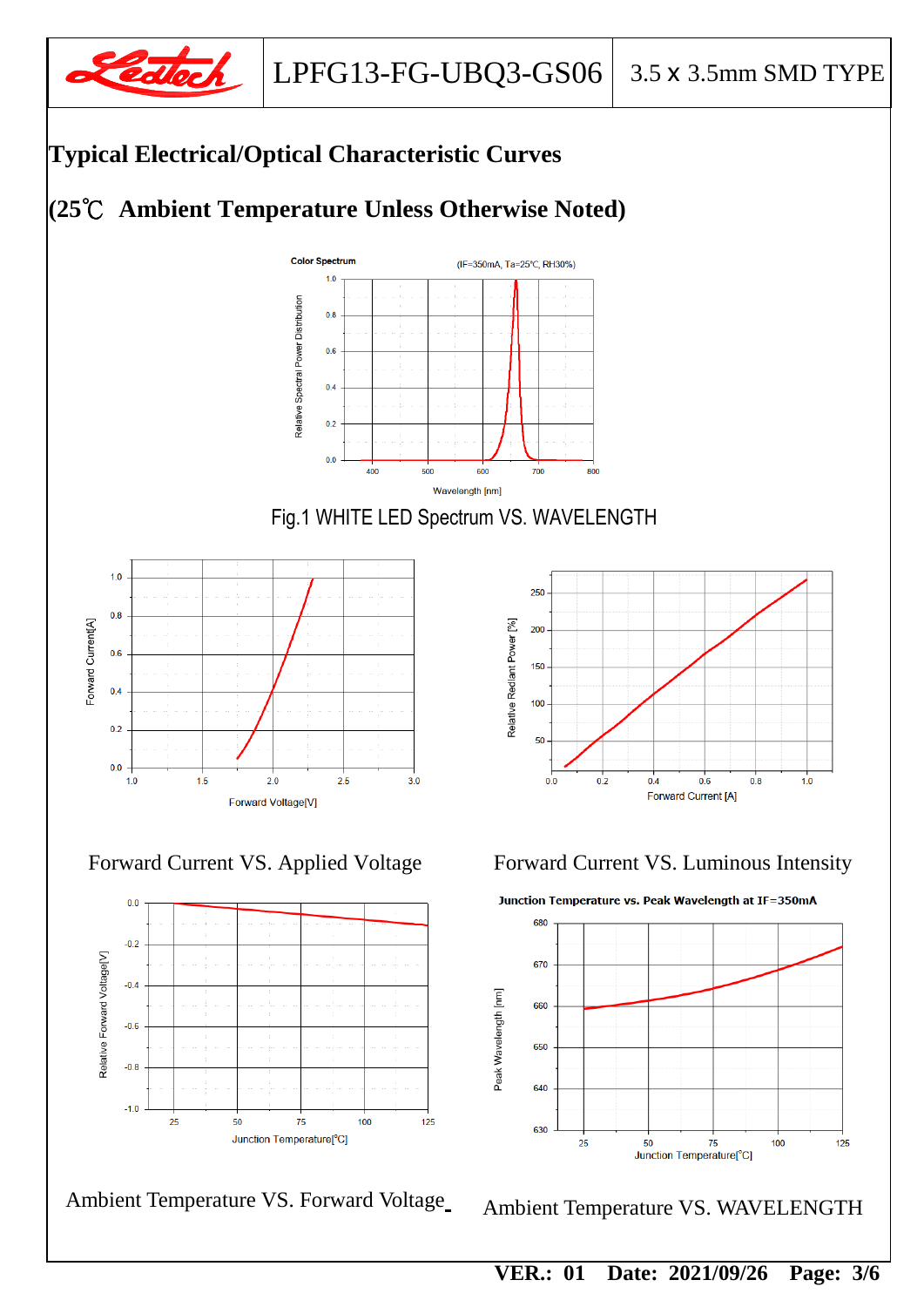

### Reflow Temp/Time:



### **[ Recommended soldering pad design ]**

**Use the following conditions shown in the figure.**



Recommended PCB Solder Pad Recommended Stencil Pattern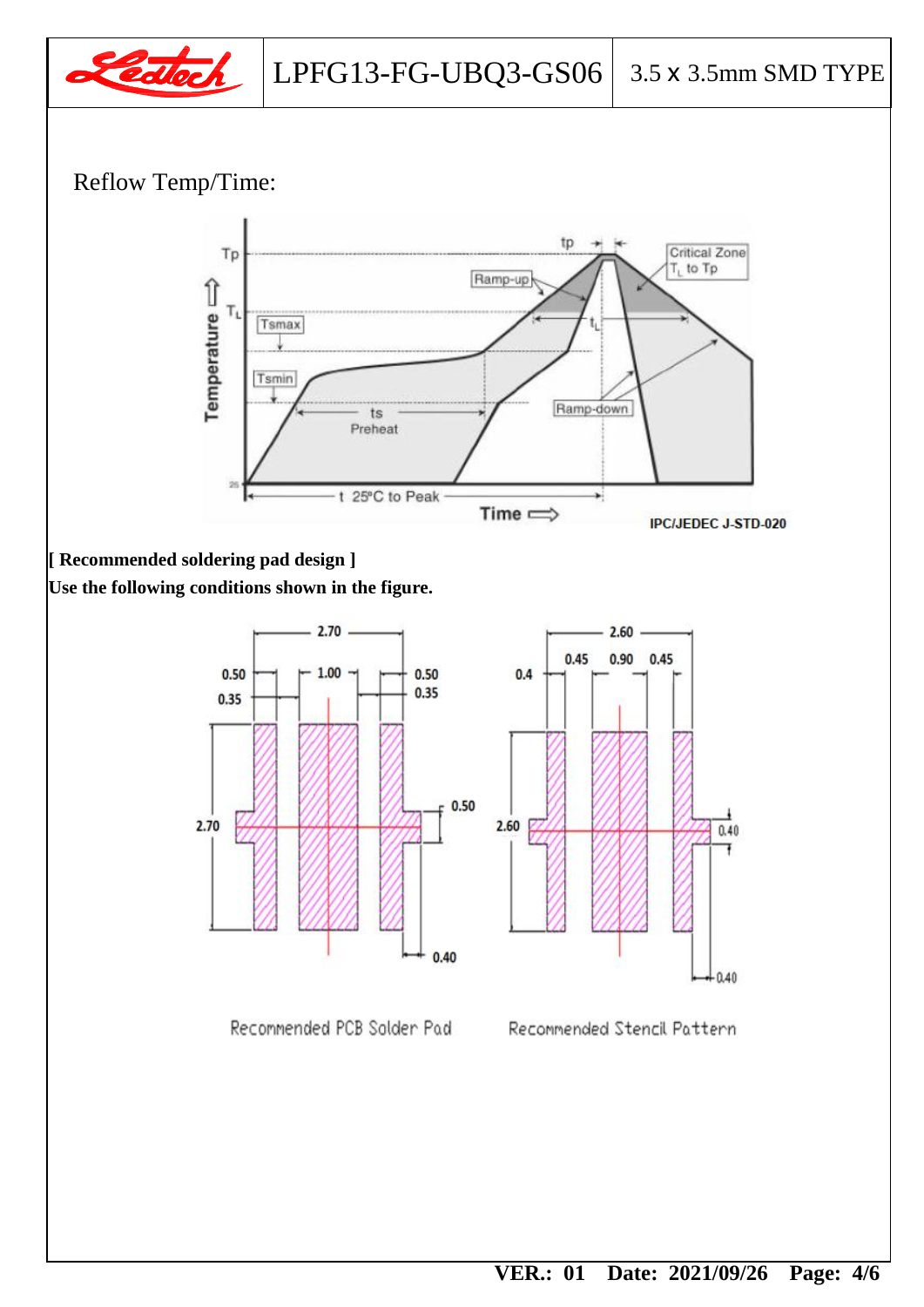

#### **Sulfur-sensitive**

- **There is silver-plated metal part on the inner/outer side of the outer package. If exposed to the condition with corrosive gas, the silver plating surface may go bad, which will affect soldering strength and optical properties. Therefore, after opening it must be kept in a sealed container, etc.**
- **Materials contain sulfur component (gasket, adhesive, etc.) may have bad effects on the surface of the coating, so please do not use such materials in the product.**
- **In cardboard boxes and rubber, even in the atmosphere may contain minute amount of corrosive gases; In addition, the resin material may also contain halogen which has a bad effect on the surface of the coating.**
- **Even if the soldering installation and product assembly finished, by the effect of corrosive gas generated by relative materials of LED and external injected, the coating surface may go bad, so it is necessary to design the product taking into account the above factors.**
- **If requires, it is best to use a silicone washer, but be aware that low molecular silicone may cause the product poor contact.**
- **Keep the product in location where has less temperature change, because moisture condensation would be generated under a condition of strong temperature change.**

#### **DISCLAIMER**

- **1. Our department reserves the right(s) on the adjustment of product material mix for the specification.**
- **2.The product meets our department published specification for a period of twelve (12) months from date of shipment.**
- **3.The graphs shown in this datasheet are representing typical data only and do not show guaranteed values.**
- **4.When using this product, please observe the absolute maximum ratings and the instructions for using outlined in these specification sheets. Our department assumes no responsibility for any damage resulting from the use of the product which does not comply with the absolute maximum ratings and the instructions included in these specification sheets.**
- **5.These specification sheets include materials protected under copyright of our department. Reproduction in any form is prohibited without obtaining our department's prior consent.**
- **6.This product is not intended to be used for military, aircraft, automotive, medical, life sustaining or life saving applications or any other application which can result in human injury or death.**